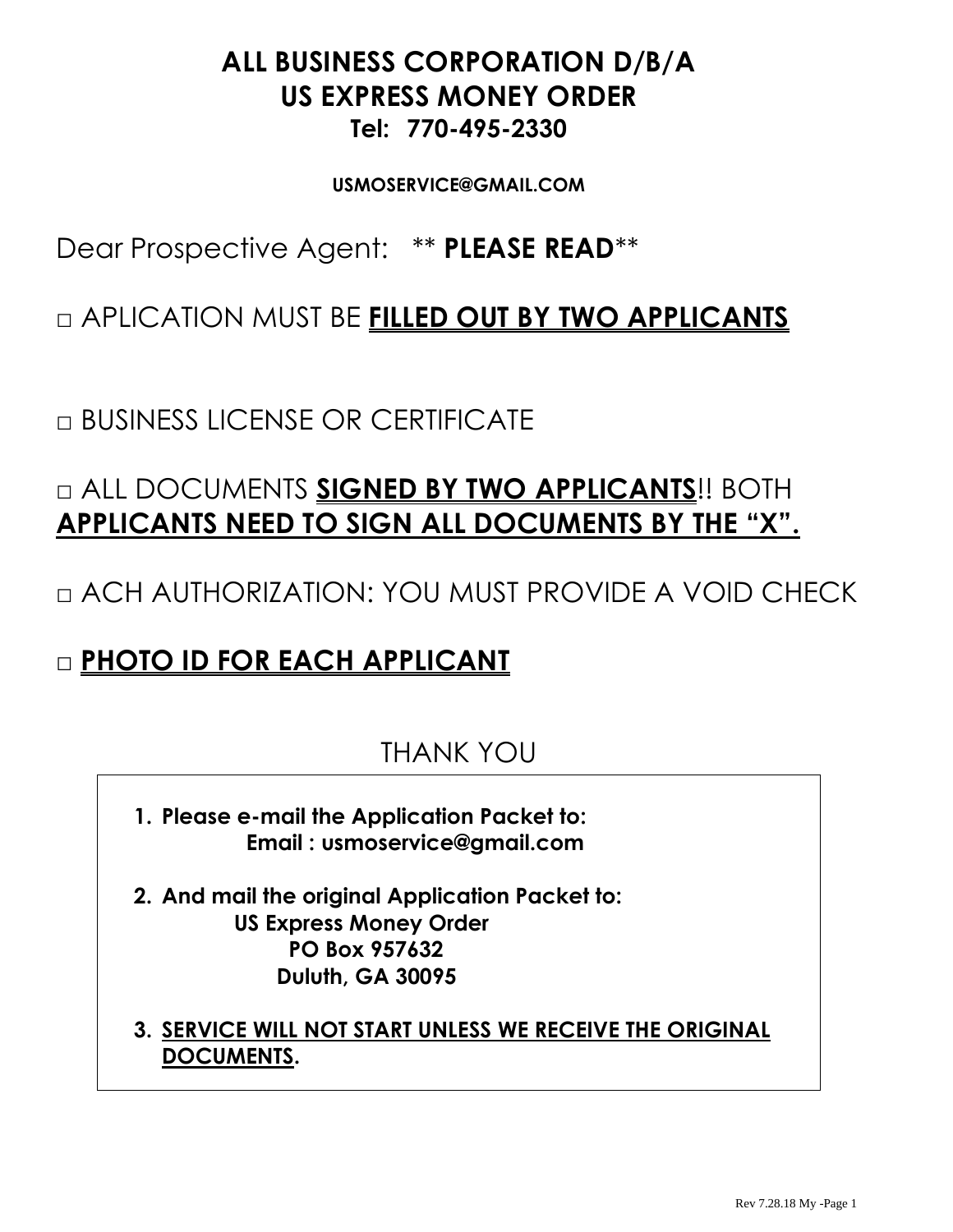# **ALL BUSINESS CORPORATION D/B/A US EXPRESS MONEY ORDER**

## **POSITION APPLIED FOR (office use)**

| <b>PUSITION APPLIED FOR (OIIICE USE)</b>                                                                                                                           |  |                                                                                                                               |                         |                                                                                                             |
|--------------------------------------------------------------------------------------------------------------------------------------------------------------------|--|-------------------------------------------------------------------------------------------------------------------------------|-------------------------|-------------------------------------------------------------------------------------------------------------|
| Setup Date                                                                                                                                                         |  | Agent#                                                                                                                        |                         | <b>Received Date</b>                                                                                        |
| <b>BUSINESS INFORMATION</b>                                                                                                                                        |  |                                                                                                                               |                         | PLEASE PRINT CLEARLY                                                                                        |
| Business Name( STORE NAME)                                                                                                                                         |  |                                                                                                                               |                         |                                                                                                             |
| <b>Corporation Name</b>                                                                                                                                            |  |                                                                                                                               | *EIN/ FEDERAL TAX ID #: |                                                                                                             |
| <b>Business Address (Street Address)</b>                                                                                                                           |  |                                                                                                                               |                         |                                                                                                             |
| Business Address (City, State, Zip Code)                                                                                                                           |  |                                                                                                                               | County                  |                                                                                                             |
| Business Phone #                                                                                                                                                   |  | Fax Number                                                                                                                    |                         | Emergency Phone #                                                                                           |
| Who can we contact at the store if there is<br>a problem?<br>□ Manager _________________________<br>□ Owner _____________________<br>□ Emergency Contact _________ |  | Do you already have money<br>order service? If so, which<br>company?<br><b>OWU OMG ONA</b><br><b>QOther</b> _________________ |                         | Do you have any MSB?<br>□ Check cashing<br><b>□Bill payment</b><br><b>IMoney transfer</b><br><b>Q</b> Other |

.

## **PERSONAL INFORMATION 1 st Applicant**

| Name (Last, First, Middle)                                                                                                                                                       |  |                 |                            |  |  |
|----------------------------------------------------------------------------------------------------------------------------------------------------------------------------------|--|-----------------|----------------------------|--|--|
| Social Security #                                                                                                                                                                |  |                 | Date of Birth (mm/dd/yyyy) |  |  |
| Home Address (Street, City, State, Zip Code)                                                                                                                                     |  |                 |                            |  |  |
| Home Phone #<br>Cell Phone #                                                                                                                                                     |  | *E-mail Address |                            |  |  |
| How did you find out about Us Express Money Order?                                                                                                                               |  |                 |                            |  |  |
| Male $\square$<br>Female $\Box$<br>$\square$ No<br>Have you ever been convicted of a felony? $\Box$ Yes<br>Asian $\square$<br>White $\square$<br>Black $\square$<br>Other $\Box$ |  |                 |                            |  |  |

## **PERSONAL INFORMATION 2nd Applicant**

| Name (Last, First, Middle)                           |              |                            |                                                      |                                                     |
|------------------------------------------------------|--------------|----------------------------|------------------------------------------------------|-----------------------------------------------------|
| Social Security #                                    |              | Date of Birth (mm/dd/yyyy) |                                                      |                                                     |
| Home Address (Street, City, State, Zip Code)         |              |                            |                                                      |                                                     |
| Home Phone #                                         | Cell Phone # | *E-mail Address            |                                                      |                                                     |
| Have you ever been convicted of a felony? $\Box$ Yes |              | $\square$ No               | Male $\square$<br>Asian $\square$<br>Black $\square$ | Female $\Box$<br>White $\square$<br>Other $\square$ |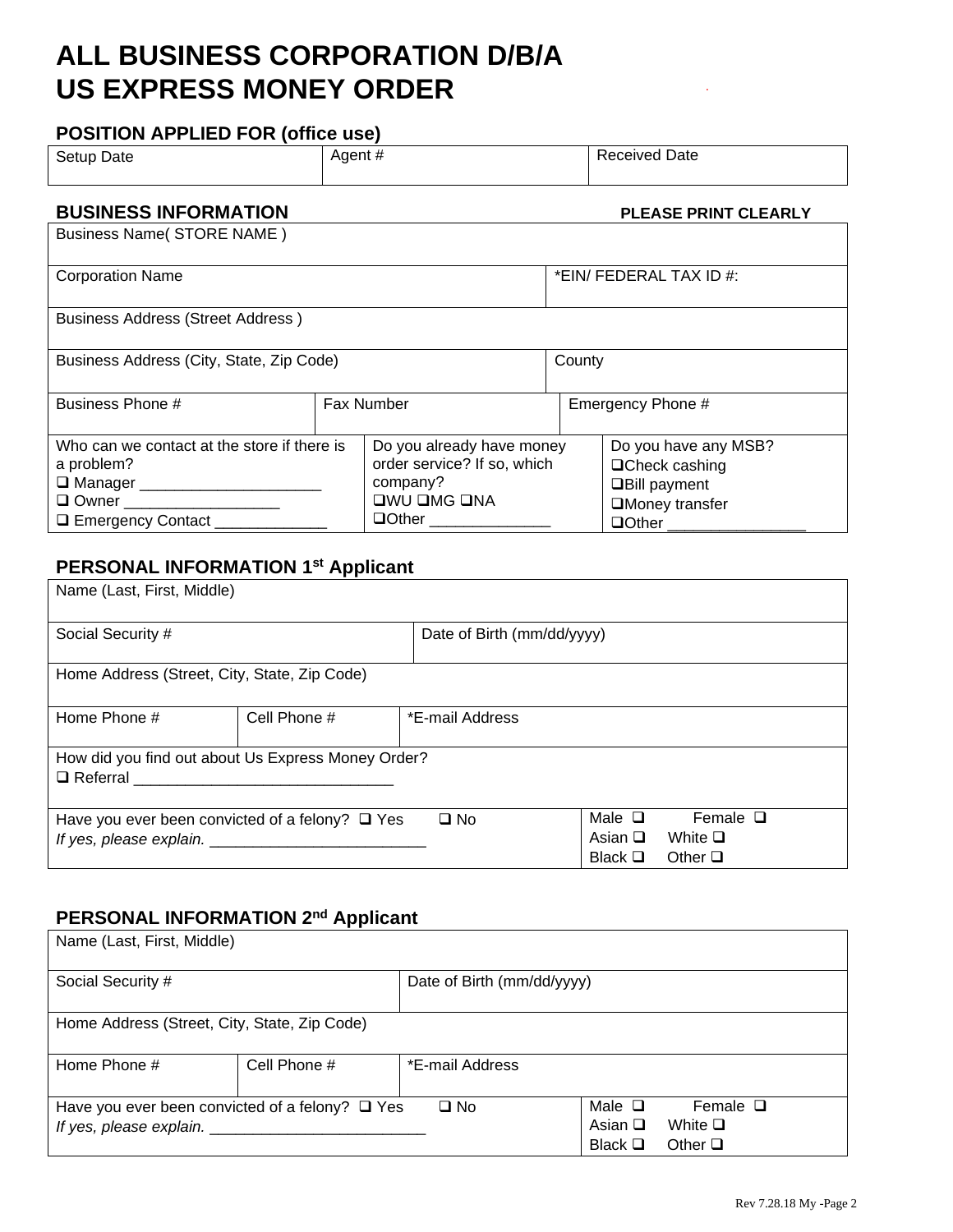**REFERENCES –** Please write a minimum of 2 references the following references may be contacted.

| <b>Name</b> | Relationship | <b>Occupation &amp;</b><br>Company | <b>Address</b><br>(Street, City, State, Zip) | Telephone and E-<br><b>Mail Address</b> |
|-------------|--------------|------------------------------------|----------------------------------------------|-----------------------------------------|
|             |              |                                    |                                              |                                         |
|             |              |                                    |                                              |                                         |
|             |              |                                    |                                              |                                         |

**Mail, email or fax the signed application, copy of void check, driver's license, business license, and 1st and last page of lease agreement:**

> **Us Express Money Order P.O. Box 957632 Duluth, GA 30095**

**For more information, contact us:**

**Telephone:** (770)495-2330

**Email: usmoservice@gmail.com**

**PLEASE READ CAREFULLY AND SIGN** – I/We certify that the above statements are correct. I understand that any false information (or omissions) in this application, or its supporting documents, will be sufficient grounds for refusal to become an/or termination without notice. I/We give you my/our full consent that All Business Corp. at its sole discretion, may obtain my/our credit information(s) and GCIC background/felony check from any possible sources and it to evaluate my/our agent ship application, and I/we will not hold All Business Corp. responsible for any possible privacy law violation.

| Applicant's Signature    | Date |
|--------------------------|------|
| Co-Applicant's Signature | Date |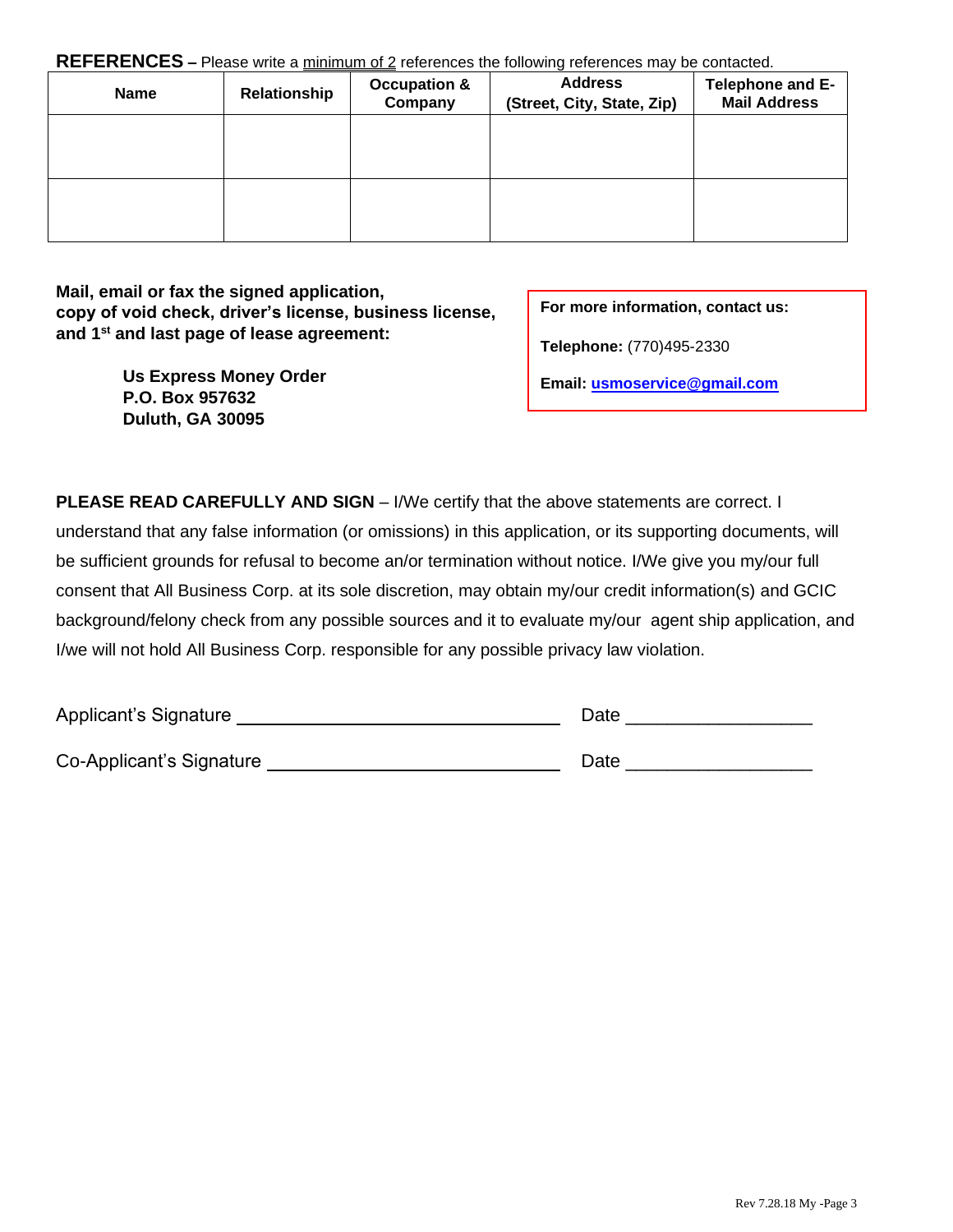### ACH AUTHORIZATION AGENT NO. \_\_\_\_\_\_\_\_\_\_\_

We, the MERCHANT, authorize US EXPRESS MONEY ORDER (US EXPRESS) to debit or credit the account of the bank listed below for adjusted remittances. A voided copy of check of the account is attached herewith.

This authority will remain in effect until we, the MERCHANT, and US EXPRESS agree, in writing, to modify or cancel it.

\_\_\_\_\_\_\_\_\_\_\_\_\_\_\_\_\_\_\_\_\_\_\_\_\_\_\_\_\_\_\_\_\_\_\_\_\_ \_\_\_\_\_\_\_\_\_\_\_\_\_\_\_\_\_\_\_\_\_\_\_\_\_\_\_

\_\_\_\_\_\_\_\_\_\_\_\_\_\_\_\_\_\_\_\_\_\_\_\_\_\_\_ \_\_\_\_\_\_\_\_\_\_\_\_\_\_\_\_\_\_\_\_\_\_\_\_\_\_\_

(Business Name) (Phone No.)

X\_\_\_\_\_\_\_\_\_\_\_\_\_\_\_\_\_\_\_\_\_\_\_\_\_\_ \_ \_\_\_\_\_ \_\_\_\_\_\_\_\_\_\_

(Signature) (Date)

(Routing #) PRINT CLEARLY (Account #) PRINT CLEARLY

Attach A Voided Check Here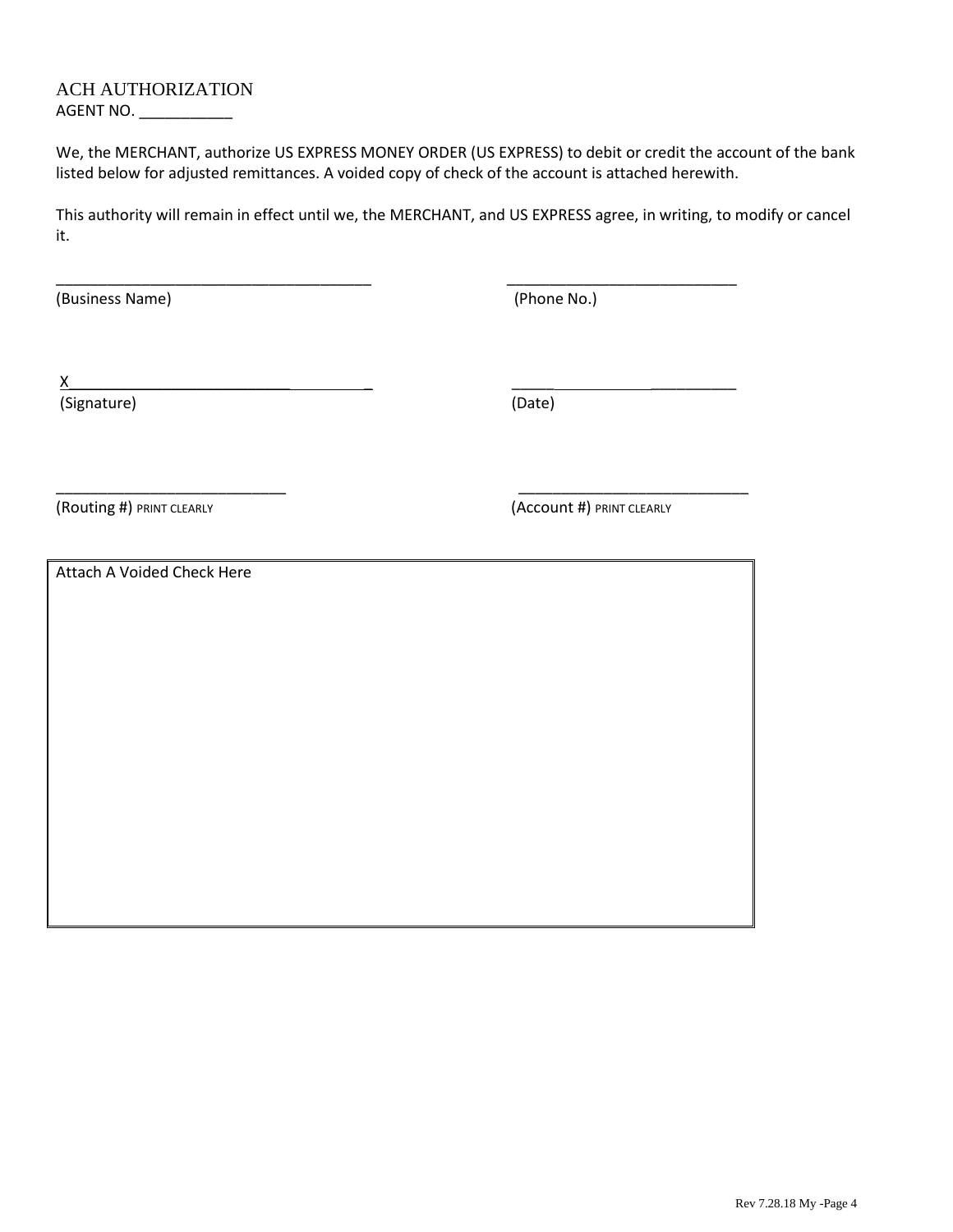### **PERSONAL INDEMNITY AND GUARANTY**

In order to induce ABC to enter into the foregoing Trust Agreement dated \_\_\_\_\_\_\_\_\_\_\_\_\_\_\_\_ the receipt of which is hereby acknowledged, and in consideration thereof and for other good valuable consideration, receipt of which is hereby acknowledged, the undersigned and each of us personally, jointly and severally guarantees to ABC the prompt payment in full by agent (as defined in the Trust Agreement) of all sums and amounts payable under such Trust Agreement and the prompt and complete performance by agent of all other obligations thereunder.

Each of the undersigned agrees, without ABC's first having to proceed against agent, to pay on demand all sums due and to become due to ABC and all losses, costs, attorney's fees or expenses when ABC may suffer by reason of agent's or nay of our failure to pay or perform any obligations under the agency and Trust Agreement. This guaranty is an absolute, unconditional, and continuing guarantee of payment.

ABC may any time and from time to time, without the undersigned's consent, and without affecting or impairing the obligation of any of the undersigned hereunder, take any action with respect to, or waive or amend any of the obligations of the agent, including without limitation, any of the following:

- (a) renew or extend any obligations of agent or of co-guarantors (whether hereunder or under a separate instrument) or of any other party at any time directly or contingently liable for the payment of said obligations without limit as to the number or extent of such renewals or extensions;
- (b) accept partial payment or said obligations;
- (c) settle, release (by operation of law or otherwise), compound, compromise, collect or liquidate any of said obligations and the security or collateral therefore. If any, in any manner; or
- (d) consent to the transfer of, or release from time to time, security or collateral, if any.

No payment by a guarantor hereunder shall entitle the guarantor, by subrogation or otherwise, to any payment by agent under or out of the property of agent, except after the full performance, payment and discharge of all agent's indebtedness obligations, and liabilities to ABC.

No termination hereof shall be effected by the death of any or all of the undersigned.

Each of us waives notice of acceptance hereof and presentment, demand, protest, and notice of non-payment and any other demands and notices whatsoever, and we have all set-offs and counterclaims.

This guaranty shall bind our respective administrators, personal representatives, successors, and assigns, and shall inure to ABC's successors and assigns and we hereby waive notice of any assignment. All of ABC's rights are cumulative and not alternative.

| $\mathbf{a}$ at $\frac{1}{2}$ at $\frac{1}{2}$ at $\frac{1}{2}$ at $\frac{1}{2}$ at $\frac{1}{2}$ at $\frac{1}{2}$ at $\frac{1}{2}$ at $\frac{1}{2}$ at $\frac{1}{2}$ at $\frac{1}{2}$ at $\frac{1}{2}$ at $\frac{1}{2}$ at $\frac{1}{2}$ at $\frac{1}{2}$ at $\frac{1}{2}$ at $\frac{1}{2}$ at |                                                                                                                                                                                                                               |  |
|-------------------------------------------------------------------------------------------------------------------------------------------------------------------------------------------------------------------------------------------------------------------------------------------------|-------------------------------------------------------------------------------------------------------------------------------------------------------------------------------------------------------------------------------|--|
|                                                                                                                                                                                                                                                                                                 |                                                                                                                                                                                                                               |  |
| Print Name                                                                                                                                                                                                                                                                                      |                                                                                                                                                                                                                               |  |
|                                                                                                                                                                                                                                                                                                 |                                                                                                                                                                                                                               |  |
|                                                                                                                                                                                                                                                                                                 |                                                                                                                                                                                                                               |  |
|                                                                                                                                                                                                                                                                                                 |                                                                                                                                                                                                                               |  |
|                                                                                                                                                                                                                                                                                                 |                                                                                                                                                                                                                               |  |
|                                                                                                                                                                                                                                                                                                 | the control of the control of the control of the control of the control of the control of the control of the control of the control of the control of the control of the control of the control of the control of the control |  |
|                                                                                                                                                                                                                                                                                                 |                                                                                                                                                                                                                               |  |
|                                                                                                                                                                                                                                                                                                 |                                                                                                                                                                                                                               |  |

IN WITNESS WHEREOF, the undersigned have executed the foregoing Guaranty this \_\_\_\_\_\_\_\_\_\_\_\_\_\_\_\_\_ day of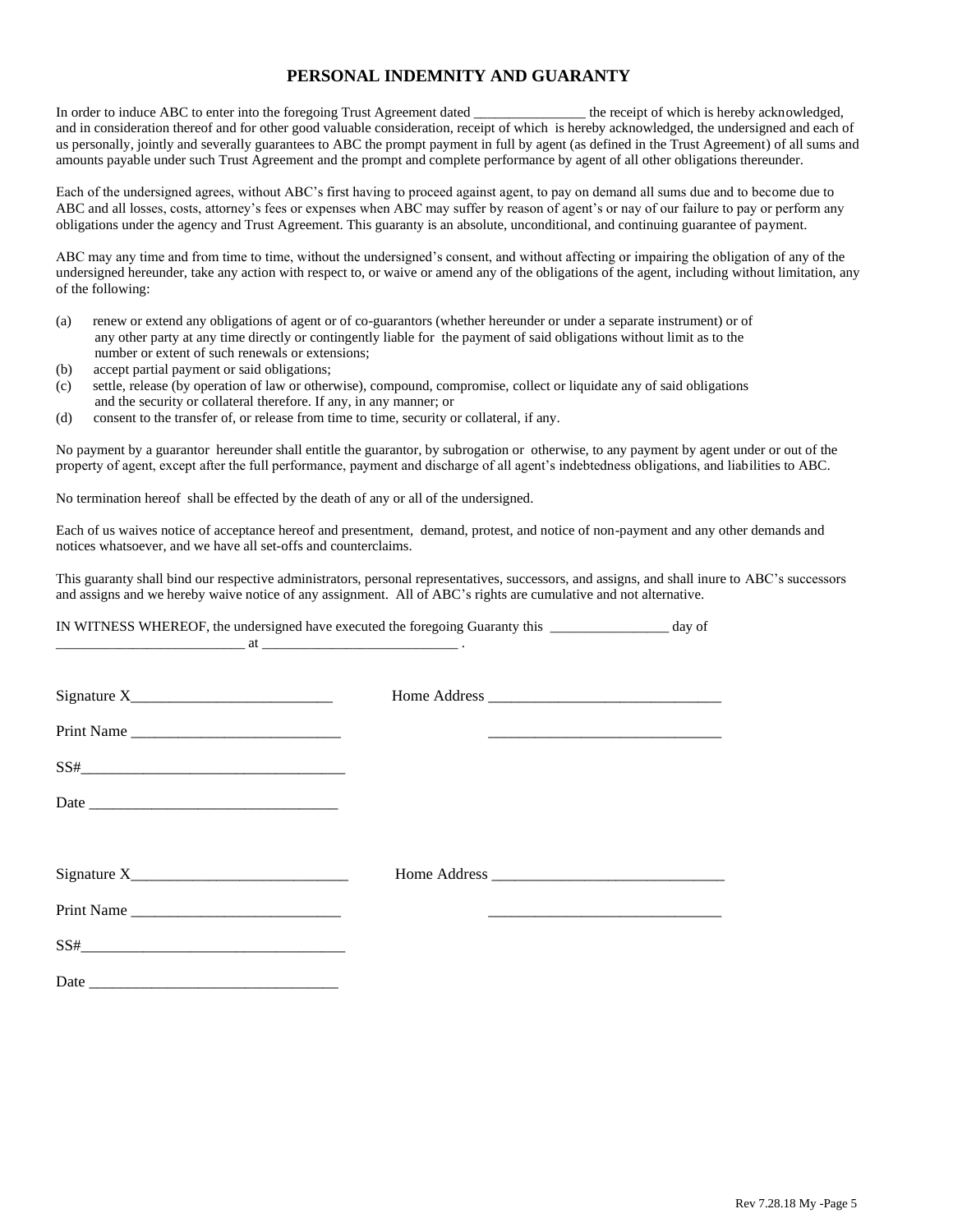#### **FIDELITY AND SECURITY AGREEMENT**

In order to induce All Business Corporation d/b/a/ US EXPRESS FINANCE (hereinafter "Secured Party") to enter into a Trust Agreement with

| (Borrower name)                                                                                                                                                               |                      |
|-------------------------------------------------------------------------------------------------------------------------------------------------------------------------------|----------------------|
| (hereinafter "borrower) by secured party in accordance with the provisions of said Trust Agreement, the undersigned hereby grants to secured party a security interest in all |                      |
| fixtures, equipment, inventory, merchandise, and goods of the (borrower name)                                                                                                 | business or home now |
| owned and operated by the undersigned under the trade style " (business name/borrower name)                                                                                   | " at the following   |
| location:                                                                                                                                                                     |                      |
| (work address)                                                                                                                                                                |                      |
| (home address)                                                                                                                                                                |                      |
|                                                                                                                                                                               |                      |

(said location being hereinafter referred to as the "Premises"), together with all additions, accessions and substitutions for such fixtures, equipment, inventory, merchandise and goods, together with the products and proceeds thereof (all such property being hereinafter collectively referred to as the "Collateral").

This conveyance of security title in the collateral to secured party is to secure the performance by THE BORROWER of all of its obligations under the said Trust Agreement, including the delivery to secured party of all funds and money held in trust by THE BORROWER as the proceeds of US Express FINANCE by THE BORROWER, the payment of all sums due to secured party from THE BORROWER, including attorney's fees, pursuant to the terms of said Trust Agreement, and the performance by THE BORROWER of all of its other obligations under the Trust Agreement as well as the satisfaction of all other obligations of THE BORROWER to Secured Party, however created, arising or evidenced, whether direct or indirect absolute or contingent, or now or hereafter existing, or due or to become due (the obligations of THE BORROWER secured hereby being herein collectively called the "Obligation").

Until default (as defined herein) the undersigned may have possession of the collateral and use the same in any lawful manner not inconsistent with this security agreement or with any policy of insurance on any of the collateral, and the undersigned may have possession of the inventory, merchandise, and goods and may sell from the same to customers in the ordinary course of business of the undersigned.

The undersigned hereby covenants and agrees that:

- (1) The Collateral will be kept on the premises unless the secured party shall otherwise consent in writing;
- (2) The undersigned will at all times keep Collateral fee of all liens and claims whatsoever, other than the security interest conveyed hereunder, and the following prior security interest(s);
- (3) The undersigned will from time to time, on request of secured party, execute such financing statements and other documents and do such other acts and things as secured party;
- (4) The undersigned will at all times keep the Collateral in good order and repair, ordinary wear and tear expected;
- (5) The undersigned will not sell, transfer, lease, or otherwise dispose of the Collateral or any interest therein, except for the sale of goods and inventory in the ordinary course of business, without the prior written consent of Secured Party;
- (6) The undersigned will at all times keep the Collateral insured against loss, damage, theft, and other risks and shall show Secured Party as the loss payee on all policies of insurance covering the Collateral; and
- (7) The undersigned shall allow Secured Party to examine and inspect the Collateral at any reasonable times.

The occurrence of any of the following events shall constitute a condition of default which shall authorize Secured Party to exercise its remedies hereunder:

- (1) The failure of THE BORROWER to deliver upon demand any monies or funds held in trust by THE BORROWER for Secured Party, in which event Secured Party's remedies hereunder may be exercised immediately;
- (2) The failure of THE BORROWER to pay any other sum due under the Trust Agreement to Secured party within five [5] days from demand therefore;
- (3) The failure of THE BORROWER to perform any other obligation under the Trust Agreement within the time allowed by said Trust Agreement; or
- (4) Any Failure of the undersigned to perform any of its obligations under this Security Agreement.

Whenever a default shall exist, the Secured Party may, at its option, and without further notice or demand of any kind, exercise any and all rights and remedies available to it under the Uniform Commercial Code in effect in the State of Georgia or available to it under other applicable law. The undersigned agrees, in the case of default, except with written consent of Secured Party, to cease the sale, lease or furnishing of any inventory and to cease the use or consumption of and to assemble all the Collateral at a convenient place lease or other disposition of the Collateral, including the cost of collecting, assembling, preparing, and processing the same for enforcement of Secured Party's rights hereunder, together with 15% attorney's fees. Secured Party may maintain any part or all of the Collateral on the Premises for the purpose of selling or disposing of same, and the undersigned grants Secured Party full rights of access to the Premises for this purpose and agrees to take all actions and to pay all rentals necessary to maintain possession of the Premises for this purpose for a reasonable period. The undersigned acknowledges

The undersigned expressly acknowledges to Secured Party that this Security Agreement has been executed and the obligations have been incurred for goods sold or

leased , services rendered, or monies advanced for use in the conduct of a business or profession, and not for personal consumption, and that the transaction constitutes a "commercial transaction" as defined in Subpart 2, part 4, Article VII, Chapter XIV of Title 44 of the Official Code of Georgia. The undersigned expressly and unconditionally waives any and all rights which the undersigned may have to notice prior to seizure or repossession of any of the Collateral by Secured Party.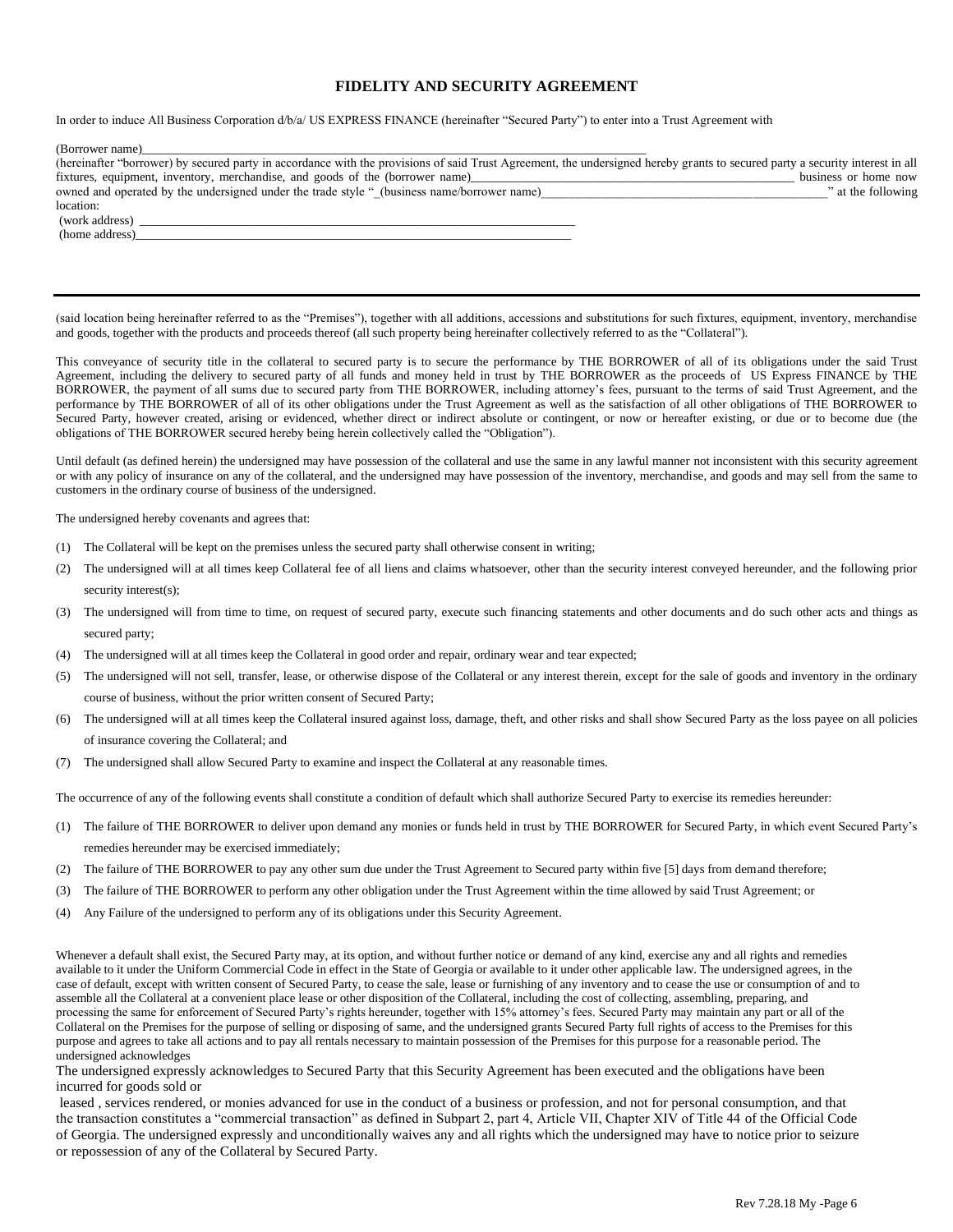Upon the performance by Agent of all of its obligations under the Trust Agreement, including, but not limited to, delivery of all trust funds held by Agent for Secured Party, this Security Agreement shall be null and void, and Secured Party shall thereupon re-convey the security title in the Collateral to the undersigned.

IN WITNESS WHEREOF the undersigned has executed this Security Agreement under seal this \_\_\_\_ day of \_\_\_\_\_\_\_\_\_\_\_\_, year \_\_\_\_\_\_\_\_.

Signature X \_\_\_\_\_\_\_\_\_\_\_\_\_\_\_\_\_\_\_\_\_\_\_\_\_\_\_\_\_\_\_\_\_

Signature X \_\_\_\_\_\_\_\_\_\_\_\_\_\_\_\_\_\_\_\_\_\_\_\_\_\_\_\_\_\_\_\_\_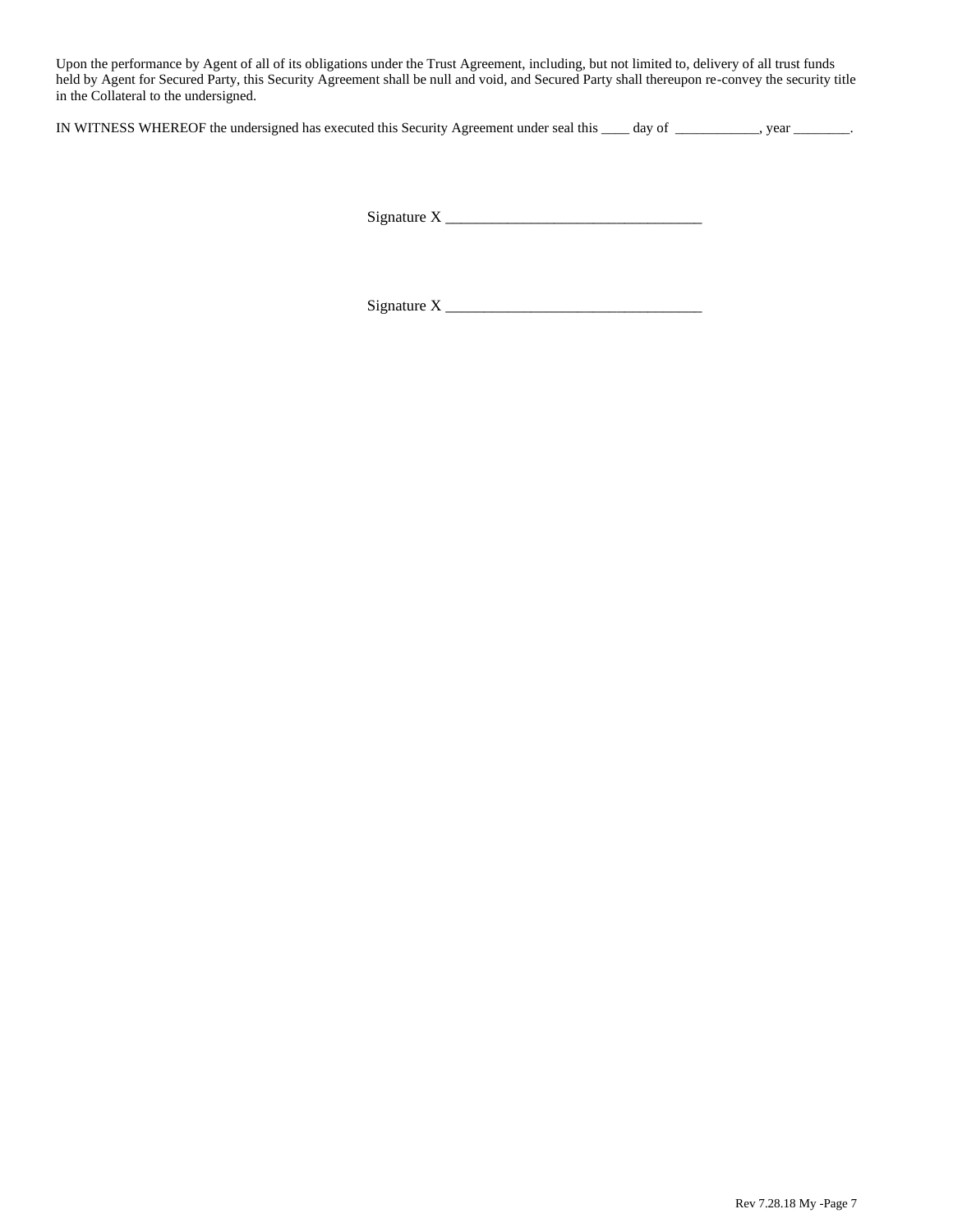#### **TRUST AGREEMEN**T

| THIS AGREEMENT, effective as of                                                                                                    |                           | between ALL BUSINESS CORPORATION (hereinafter "ABC"), a |
|------------------------------------------------------------------------------------------------------------------------------------|---------------------------|---------------------------------------------------------|
| Georgia corporation authorized to issue money orders under License No.                                                             |                           | s issued by the Georgia Department of                   |
| Banking, and                                                                                                                       | (hereinafter "Agent") and | hereinafter                                             |
| "Responsible Persons") (the Agent and each of the Responsible Persons being hereinafter collectively referred to as "Trustee"). In |                           |                                                         |
|                                                                                                                                    |                           |                                                         |

consideration of the mutual promises set forth below, ABC, Agent and Responsible Persons agree as follow:

1. **Trust Relationship**. ABC appoints Trustee as its agent authorized to sell US Express Money Orders issued by ABC in accordance with provision stated herein. Upon execution of this agreement and pursuant to its terms. Agent and Responsible Persons shall be trustees and shall act in fiduciary capacity with respect to any money orders in Trustee's possession and all proceeds, as defined in subsection 2(d) hereof. Trustee shall account for the money orders and proceeds separate and apart from all other funds and money of Trustee and shall not commingle the money orders and proceeds with any other funds and money. In the event Trustee does commingle money orders and/or proceeds with any other funds and/or money such other funds and money shall be deemed to be impressed with a trust with respect thereto. It is expressly understood that Trustee does not by operation of this agreement, acquire any right, title or interest of any kind in the money orders, the proceeds, or the ABC Fee as defined in subsection 3(b) hereof. Agent and each Responsible Person accepts appointment as a Trustee hereunder and assumes fiduciary responsibility for the ABC funds and money orders in their possession or control.

2. **Sales Procedures**. (a) Agent shall not sell any single money order for an amount imprinted thereon (Face Value) exceeding the Money Order Upper Limit, as defined in Section 1 of Schedule A; and Agent shall not sell to the same customer within any 24 hour period money orders for an amount exceeding the Daily Sales Limit defined in Section 2 of Schedule A. The Agent's Money Order Upper Limit and/or Daily Sales Limit may be changed by ABC at its sole discretion. (b) Agent shall sell money orders only in accordance with the instructions of ABC which may be amended from time to time by ABC in its sole discretion and shall become part of this Trust Agreement. (c) No money orders shall be issued, sold or delivered to any person in payment of any obligations of the Agent, its employees or representatives. (d) Agent shall collect the face value for each money order sold (proceeds) and Agent may also collect any fee which the Agent decides to charge its customers for the purchase of money orders. In establishing this fee, Agent shall comply with all laws and regulations with respect to such fees. (e) Agent shall accept only cash in payment for money orders. Agent's acceptance of any other form of payment for money orders is at agent's own risk and Agent shall be liable to ABC for the face value of any money order sold, including any ABC Fee, regardless of whether agent ultimately receives payment therefore. (f) Agent shall make sure the sequence number, printed by computer printer in black, of each money order sold is identical with the sequence number, printed in red, of the same money order, and Agent shall circle the sequence number, printed by computer printer, to guarantee the identity of two sequence numbers. The Responsible Persons shall personally supervise and shall be fully responsible for the observance of all of the foregoing obligations of Agent. Trustee acknowledges and agrees that a breach of the foregoing Sales Procedures, particularly subsection 2 (c), may constitute fraud or defalcation while acting in a fiduciary capacity within the meaning of 11 U.S.C. § 524(a)(4).

3. **Reporting and Remittance Procedures**. (a) Agent shall keep agent's copies of money orders sold by the agent. (b) Agent, at its own expense, shall pay to ABC all proceeds, together with the fee as set forth in Schedule A (ABC Fee), in accordance with the remittance procedures set forth in Schedule A. (c) At any time during the term of this agreement ABC may change the provision of subsections 3 (a)-(b) and Schedule A hereof as required to comply with applicable law, and thereafter ABC may change such provisions as it deems necessary or appropriate on thirty days written notice to Agent. Trustee agrees that, in the event that any check or electronic funds transfer (EFT) used by Trustee to remit proceeds to ABC is returned NSF or otherwise dishonored, Trustee will pay a NSF fee in an amount equal to the greater of \$100.00 for each item returned or one (1%) percent of the amount of the item returned to cover ABC's administrative and monitoring expense with respect thereto. All proceeds not remitted by Trustee and received by ABC within eight (8) days from the date of sale shall bear interest at the rate of eighteen percent (18%) per annum from such eighth  $(8<sup>th</sup>)$  day.

4. **Service to be provided by ABC**. (a) After execution of this agreement, ABC shall mail or deliver an appropriate number of money orders to the offices of Agent. (b) ABC shall provide assistance to agent in refunding, tracing, or returning lost or stolen money orders. (c) Solely as an accommodation to Agent, ABC will stop payment on any money order furnished to Agent at the written request of Agent, but solely at the risk and expense of Agent. Agent's oral request to stop payment on a money order will be binding upon ABC only if confirmed in writing immediately thereafter. It is expressly agreed that ABC will not responsible for any payment made as a result of Agent's failure to comply with the limitations specified herein; and Agent acknowledges that any credit made to Agent with respect to a stop payment on a money order will be provisional subject to the ultimate determination of liability or such money order, since Agent is responsible for all ABC money orders furnished to Agent. (d) ABC shall provide Agent with equipment to sell the money orders, which equipment shall at all times remain the sole property of ABC and may be removed by ABC at any time without prior notice to the Agent. Agent shall be liable to ABC for the loss or damage of the equipment.

5. **Personnel, Space and Equipment.** Agent shall furnish personnel and space sufficient to adequately market ABC's, and only ABC's, money orders. ABC shall provide one or more POS terminals with the required software; and Agent shall provide any necessary telephone or cable lines and connections required for the POS terminal(s). ABC will service the terminal(s), but Agent shall be responsible for any abuse or negligent damage to the unit(s). Agent acknowledges and agrees that local voltage, temperature and humidity conditions may lead to fire or electrical shock hazards to Agent, its employees and invitees from the POS equipment provided by ABC; and Agent shall be solely responsible for avoiding hazards and shall indemnify and hold ABC harmless with respect any loss, injury or damage resulting from fire, shock or similar hazard. Agent further acknowledges that ABC's equipment and software are proprietary, and Agent may not disassemble the equipment or decompile the software.

6. **Safekeeping and Liability for Loss**. (a) Agent shall take such measures to safeguard and protect all unsold money orders as a prudent person would take to safeguard and protect a like amount of his own cash. (b) Agent shall be liable to ABC for the face value of any money orders lost or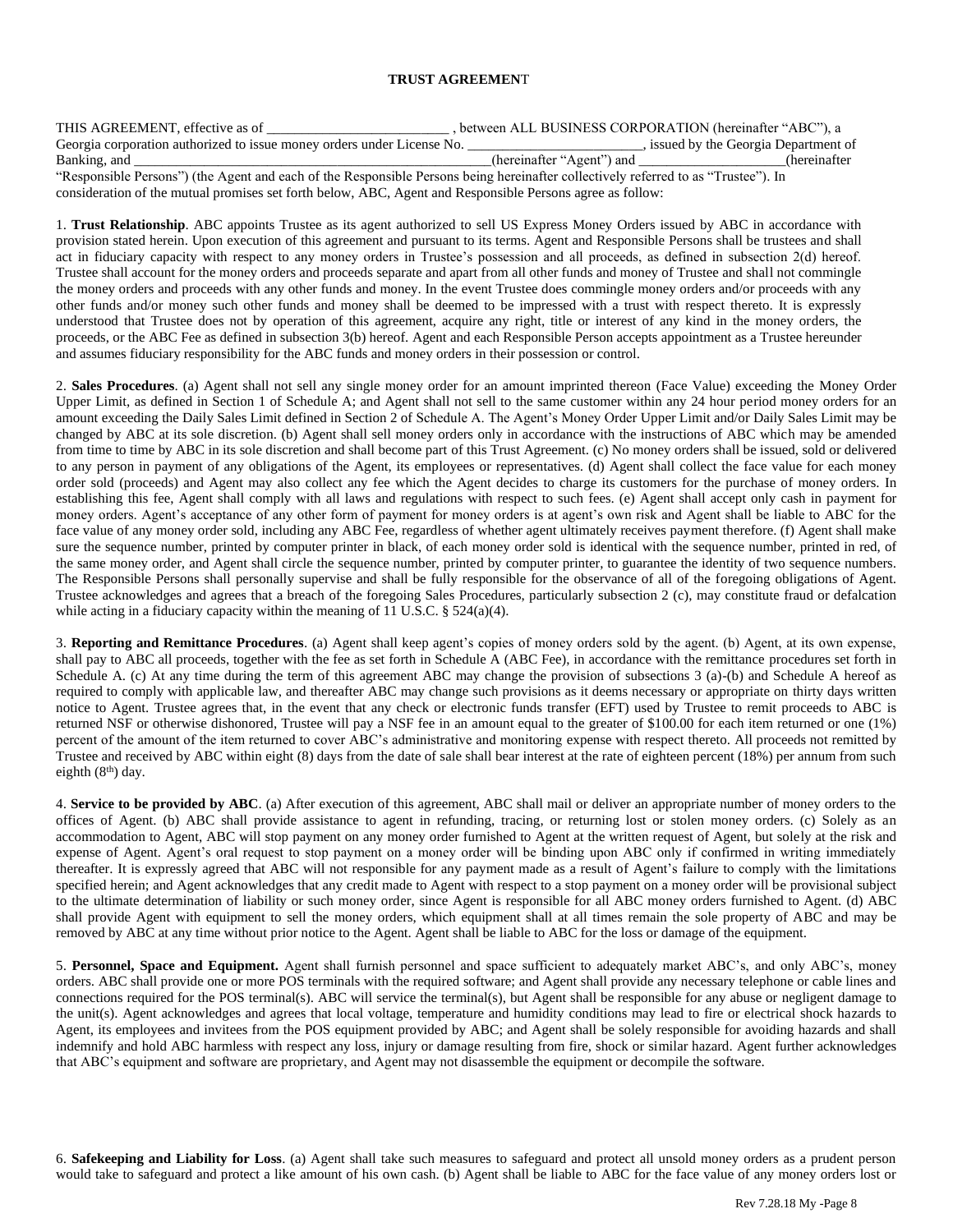stolen from Agent and subsequently paid by ABC if: (1) the loss or theft of the money orders is caused, in whole or in part, by the dishonesty of any officer, employee, representative or agent of Agent, or (2) the loss or theft of the money orders is caused by agent's failure to safeguard the money orders in accordance with subsection 6 (a) of this agreement, or (3) the loss or theft of the money orders is not reported in writing within twenty-four (24) hours of agent's discovery that such money orders have been lost or stolen. (c) As used in this agreement with respect to blank money orders, the "loss" shall mean the amount actually paid by ABC without reference to the legal obligation of ABC to make such payment. (d) Agent shall be absolutely liable for any loss or theft of the proceeds and/or ABC Fee for any money order sold by Agent at any time and under any circumstances. (e) ABC shall assume responsibility for raised or counterfeited money orders provided that an act or omission of Agent or Agent's employee, representative or agent did not allow such money orders to be raised or counterfeited.

7. **Term of Agreement**. Since this agreement is based upon the mutual trust and confidence of each party in the other, this Agreement and the agency relationship created hereunder may be terminated at any time by any party by written notice to the other parties; provided, however, that any such termination shall not release any party from any liability already accrued hereunder, or impair ABC's security interest until all amounts secured thereby have been paid.

8. **Legal Compliance**. Agent shall comply with all laws and regulations applicable to its business.

9. **Termination**. (a) In addition to any other rights ABC has to terminate this agreement, ABC may immediately terminate this agreement (1) in the event that ABC determines that there has been an adverse change in the financial condition of Agent or any Responsible Person, or (2) in the event that Agent or any Responsible Person shall become insolvent, or shall enter bankruptcy or receivership proceedings, or shall make a general assignment for the benefit of creditors. (b) In the event that agent fails to comply with the remittance procedures set forth in section 3 hereof, ABC may immediately terminate this agreement. In such event, ABC shall have the right to inspect and audit agent's books and records. (c) In the event that agent fails to comply with the other provisions of this agreement, including all Schedules hereto and all rules and regulations promulgated by ABC, and such non-compliance is not corrected within thirty (30) days following notice of such non-compliance from ABC, ABC may terminate this agreement immediately on written notice to agent. (d) In the event of termination for any reason, agent shall immediately remit to ABC the proceeds for Money Orders sold by agent plus ABC Fees with respect thereto. Agent shall also return to ABC all unsold Money Orders and any equipment, display material or other property furnished to Agent by ABC. All such money orders and proceeds due ABC shall, until remitted to ABC or picked up by a representative of ABC, be held by agent in trust for ABC. Any property furnished by ABC shall remain the sole property of ABC. Agent agrees to keep any equipment or properties furnished by ABC free and clear from any liens or encumbrances thereon. (e) In the event Agent elects to terminate this agreement prior to the expiration of the initial term, Agent agrees to reimburse ABC for its reasonable costs for printing any money orders for Agent's sale which Agent has not sold, and , if Agent became ABC's Agent at the outset of the initial term, for ABC's reasonable costs of establishing Agent as an Agent.

10. **Indemnification**. Agent and each Responsible Person, jointly and severally, shall indemnity and hold ABC harmless from all losses, claims, demands, actions, suits, proceedings or judgments, including costs and attorney's fees, which ABC may at any time incur or suffer resulting in whole or in part from actions or omissions, whether done negligently or intentionally by Agent, its agents, employees or representatives, arising out of this Trust Agreement, including without limitation ABC's actions on Agent's order to stop payment on a money order or from the violation of any laws, regulations or ordinances by Agent, its employees, agents or representatives.

11. **Agreement**. (a) This Trust Agreement, or any of the rights hereunder, including the right to any payment due, may not be assigned to any other person or entity, including a successor in interest, whether by operation of law or otherwise, without the prior written consent of the other party and any attempted assignment in contravention of this section shall be null and void. However, ABC may assign any or all of its rights or duties under this agreement to another entity without the prior written consent of agent. In the event that either party assigns this Trust agreement or any other the rights or duties hereunder to any third party other than as specifically permitted in this section without the prior written consent of the other party, then non-assigning party may terminate this agreement upon written notice to the assigning party. (b) In the event that Agent ceases to exist in the form in which it exists as of the date hereof, whether by reason of merger, sale, liquidation, or otherwise, Agent shall notify ABC in advance of the effective date of such change and ABC, at its sole option, may terminate this agreement upon written notice.

12. **Notices**. Unless otherwise agreed to by the parties in writing, all notices, requests or other communications hereunder shall be in writing and shall be sent by first class mail, postage prepaid, or by fax, or electronic mail, or shall be personally delivered, to the other party at its respective address specified at the end of this Trust Agreement, or to each such party, at such other addresses as shall be designated by such party in written notice to the other party in compliance with the terms of this Section. If no other address for Agent is designated, ABC may provided notices, requests or communications hereunder to the person whose signature appears herein below at the address first set forth below. All such notices, requests, and communications if mailed, faxed, telexed, or telegraphed, and addressed as set forth below shall be effective when sent.

13. **Advertising**. Agent shall obtain written approval of ABC prior to use of the US EXPRESS name, logo, trademark, service mark, copyright, or other proprietary classification in any advertising or instructional material produced by or for Agent.

14. **Exclusive**. Agent agrees that during this term of this Agreement, ABC shall be Agent's sole and exclusive provider of money orders. 15. **Financial Condition**. Agent agrees to supply ABC with an annual financial statement each year. Agent further agrees to maintain adequate property and casually insurance and to provide evidence thereof. Agent's failure to provide such statements shall result in termination of this Agreement pursuant to the provisions of Subsection 9 (c) hereof.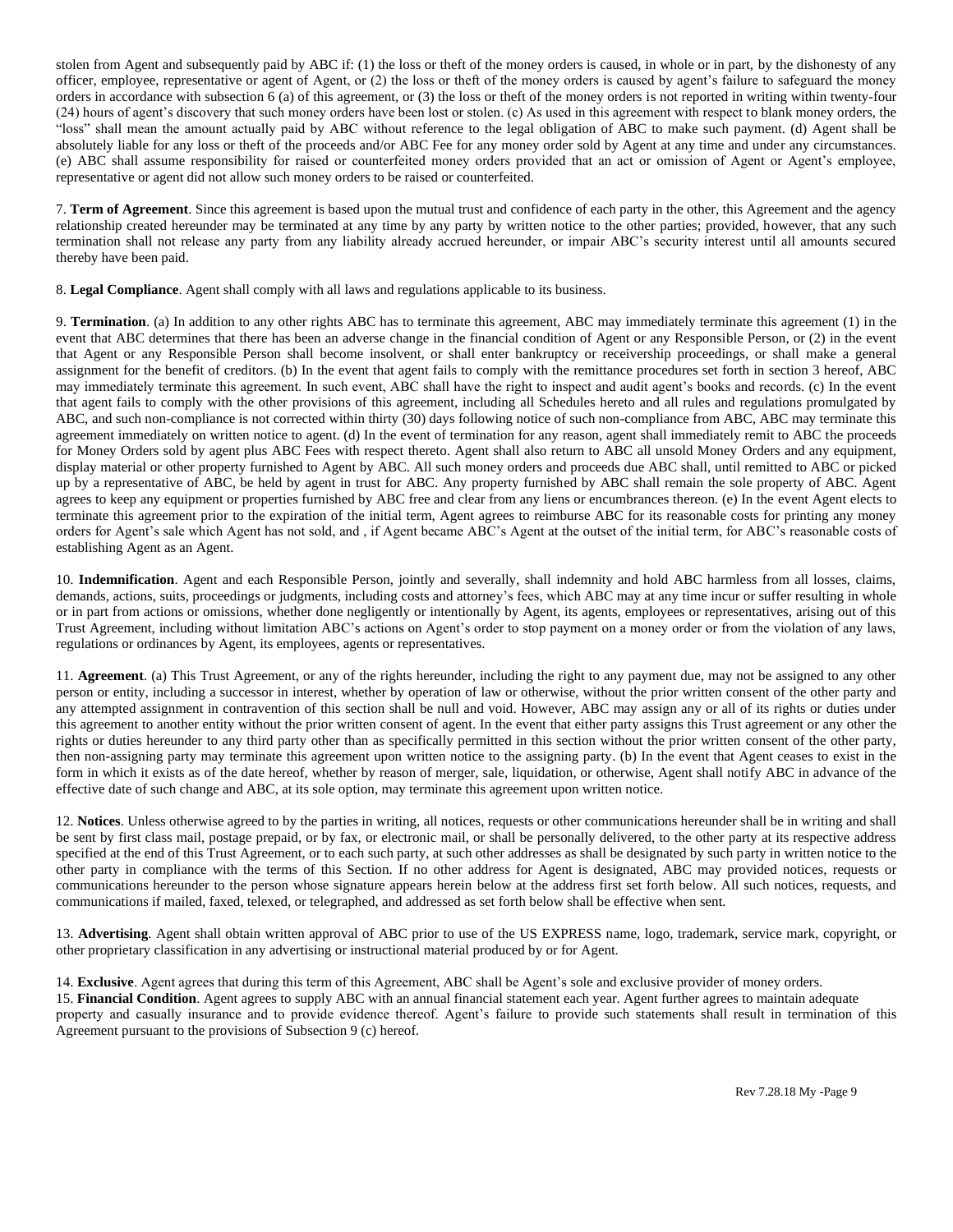16. **Attorney's Fees**. In the event that any amount due to ABC under the terms of this Trust Agreement is collected by or through an attorney at law. Agent shall pay all costs of collection including 15 % attorney's fees on all amounts due hereunder

17. **Governing Law.** This Trust Agreement shall be construed and enforced in accordance with and shall be governed by the laws of the State of Georgia.

18. Security. As a material inducement to ABC to entrust Agent to handle its money orders, Agent and/or one or more of the Responsible Persons have executed a Fidelity Bond and Security Agreement conveying a security interest in certain assets to ABC. Regardless of any termination of this Trust Agreement by any party thereto, said security interest shall remain in effect for so long as any obligation to ABC arising under this Trust Agreement remains unpaid or unperformed or any other amount remains due from any Responsible Party, whether or not arising with respect to the location identified herein. Moreover, the foregoing security interest shall remain unimpaired by any change of ownership of the business or assets subject to said security interest or by lapse of time. Agent and each Responsible Person expressly authorizes ABC to execute and file such financing statements (UCC-1) and amendments and continuation statements as ABC shall deem necessary or appropriate to maintain its security interest effective and intact as long as any obligation owing to ABC hereunder remains unpaid or unperformed.

19. **Entire Agreement**. This Trust Agreement, including all Schedules hereto and including any Fidelity Bond and Security Agreement executed herewith, constitutes the entire and sole agreement between the undersigned parties with respect to the subject matter herein. This Agreement supersedes all prior understandings, arrangements, or agreements between the parties hereto not contained in this Agreement, all of which are merged herein. No modification, renewal, extension, or waiver of any of the provision of this Trust Agreement shall be binding upon either party unless made in writing and signed by the parties to be bound.

**IN WITNESS WHEREOF,** the parties have caused this Trust Agreement to be executed by their authorized officers as of the day and year first written above, or, in the case of an individual Responsible Person, has signed and sealed this Trust Agreement.

Address of Agent's Location:

Name \_\_\_\_\_\_\_\_\_\_\_\_\_\_\_\_\_\_\_\_\_\_\_\_\_\_\_\_\_\_\_\_\_ ALL BUSINESS CORPORATION

Address \_\_\_\_\_\_\_\_\_\_\_\_\_\_\_\_\_\_\_\_\_\_\_\_\_\_\_\_\_\_\_ d/b/a US EXPRESS MONEY ORDER

P.O.Box 957632 Duluth, GA 30095

Date:

By: \_\_\_\_\_\_\_\_\_\_\_\_\_\_\_\_\_\_\_\_\_\_\_

Manager

RESPONSIBLE PERSONS:

\_\_\_\_\_\_\_\_\_\_\_\_\_\_\_\_\_\_\_\_\_\_\_\_\_\_\_\_ \_\_\_\_\_\_\_\_\_\_\_\_\_\_\_\_\_\_\_\_\_\_\_\_\_\_\_\_\_ SIGNATURE SIGNATURE

Name (Print) Name (Print)

\_\_\_\_\_\_\_\_\_\_\_\_\_\_\_\_\_\_\_\_\_\_\_\_\_\_\_\_ \_\_\_\_\_\_\_\_\_\_\_\_\_\_\_\_\_\_\_\_\_\_\_\_\_\_\_\_ Address Address

\_\_\_\_\_\_\_\_\_\_\_\_\_\_\_\_\_\_\_\_\_\_\_\_\_\_\_\_ \_\_\_\_\_\_\_\_\_\_\_\_\_\_\_\_\_\_\_\_\_\_\_\_\_\_\_\_

\_\_\_\_\_\_\_\_\_\_\_\_\_\_\_\_\_\_\_\_\_\_\_\_\_\_\_\_ \_\_\_\_\_\_\_\_\_\_\_\_\_\_\_\_\_\_\_\_\_\_\_\_\_\_\_\_

\_\_\_\_\_\_\_\_\_\_\_\_\_\_\_\_\_\_\_\_\_\_\_\_\_\_\_\_ \_\_\_\_\_\_\_\_\_\_\_\_\_\_\_\_\_\_\_\_\_\_\_\_\_\_\_\_

Social Security Number Social Security Number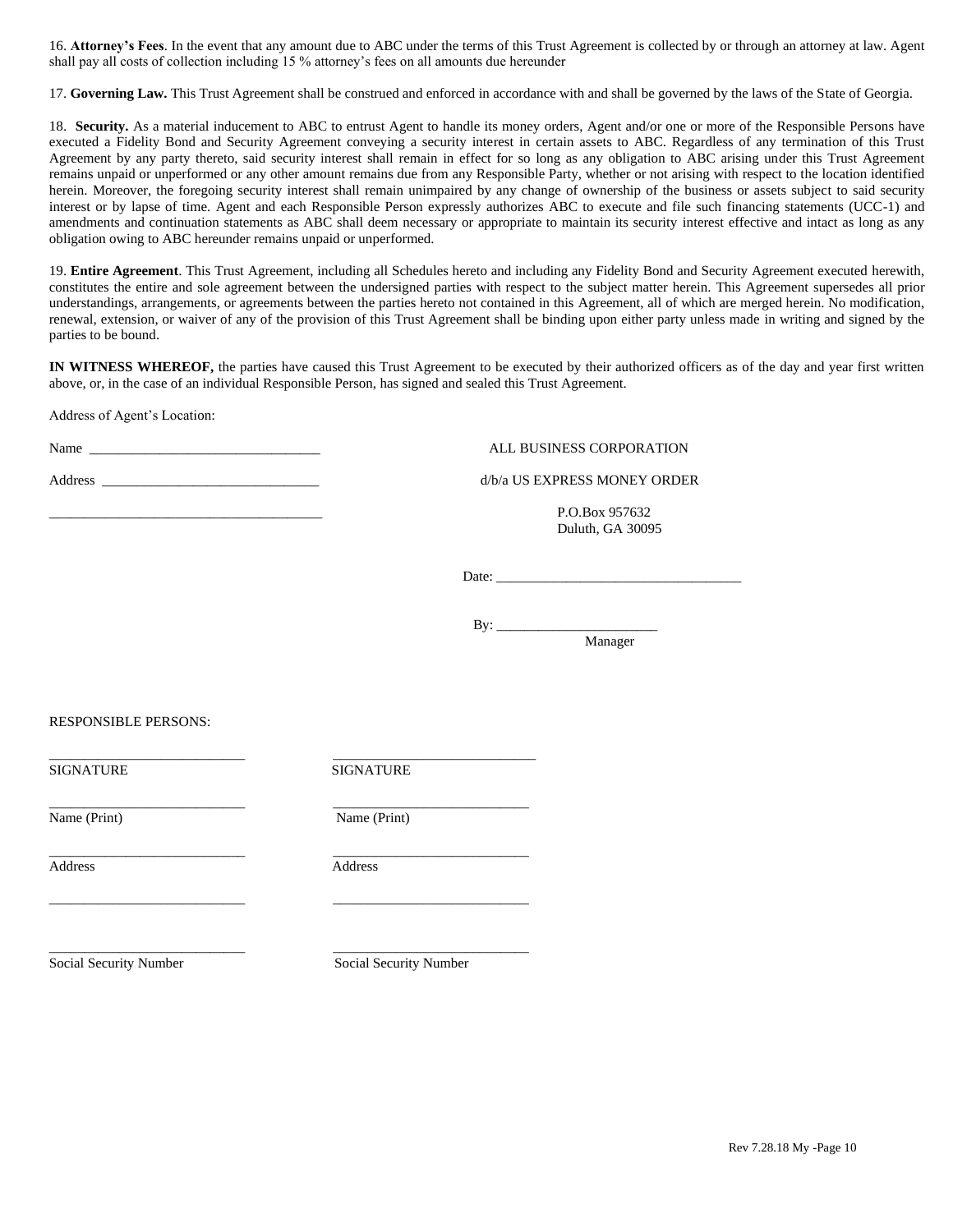1. Money Order Upper Limit. Agent shall not sell any single money order for an amount imprinted thereon (Face Value) exceeding hundred dollars (\$ ). This amount shall be called the Money Order Upper Limit.

2. Daily Sales Limit. Agent shall not sell to the same customer within 24 hours money order the total amount of face value of which exceeding dollars (\$ ). This amount shall be called the Daily Sales Limit.

3. ABC Fee. Agent agrees to pay ABC a fee of \_\_\_\_\_\_\_\_\_\_\_ for each Money Order sold. Agent agrees that ABC may modify the amount of fee from time to time by written notice to agent, which modification shall become effective at the date set by ABC in the notice.

4. Sales Period. Agent's sale period per week shall be either:

#### (A) **Monday** through **Wednesday** and **Thursday** through **Sunday** .

### (B) **Tuesday** through **Thursday** and **Friday** through **Monday**.

5. Reporting procedure. Every business day at least twice, the first time in the early afternoon, and the second time in the late afternoon, Agent electronically through the modem forwards its sales data of Money Order to ABC's computer system. Agent must keep agent's copies of Money Orders sold by the agent for a period of one year from the date sold, and ABC has all the right to audit them at any time ABC needs to do so.

6. Remittance Procedure. Agent agrees and authorizes for ABC to initiate an ACH debit/ to draw Depository Transfer Check on the agent's designated bank account on (A)**Tuesday** and **Friday or** (B) **Monday** and **Wednesday** . In the event Tuesday or Friday is a bank holiday it is replaced by the next bank business day. The remitted shall be equal to the sum of all face value plus ABC fee for all Money Order sold through the immediately preceding sales period.

In the event that agent fails to pay ABC in accordance with the preceding paragraph, the agent shall be subject to a ACH return charge in the amount of the payment due for each day agent fails to make such payment equal to the sum of interest thereon at the rate of 3.5% of the returned ACH amount plus penalty of \$150.00. The penalty amount may be changed by ABC at its sole discretion. If ABC has not received in good funds the remittance amount due on the day it is due, ABC may immediately terminate the agreement. Early termination fee of \$400.00 will be applied if agent discontinues the service with the initial term of the agreement. ABC also reserves the right, in its sole discretion, to sell, assign, or transfer its interest in the outstanding or prepaid trust funds together with accrued interest at the above rate and all attorney fee incurred by ABC to any entity of ABC's choosing to include a finance company. Prepaid shall be defined as any and all money orders cleared and paid by ABC for which it has not received collected funds.

AGENT  $\Box$ 

 ALL BUSINESS CORPORATION US Express Money Order 3751 Venture Dr. Suite 205 Duluth, GA 30096

SIGNATURE

TITLE \_\_\_\_\_\_\_\_\_\_\_\_\_\_\_\_\_\_\_\_\_\_\_\_\_\_\_\_\_\_\_

| TГ |  |
|----|--|
|    |  |

| DATE |  |  |
|------|--|--|
|      |  |  |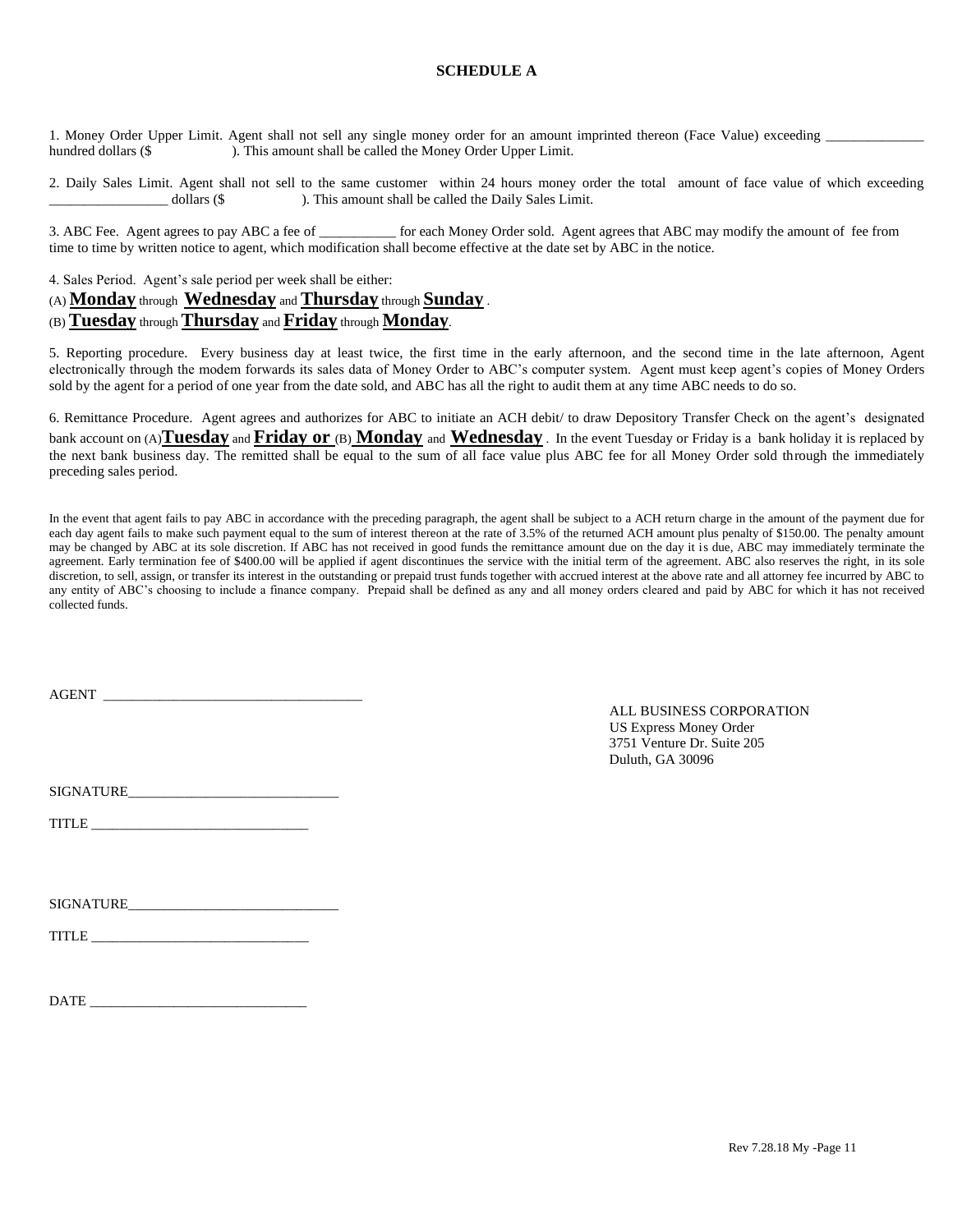### ACKNOWLEDGMENT AND AUTHORIZATION FOR BACKGROUND CHECK

I acknowledge receipt of the separate document entitled DISCLOSURE REGARDING BACKGROUND INVESTIGATION and A SUMMARY OF YOUR RIGHTS UNDER THE FAIR CREDIT REPORTING ACT and certify that I have read and understand both of those documents. I hereby authorize the obtaining of "consumer reports" and/or "investigative consumer reports" by the All Business Corporation at any time after receipt of this authorization and throughout my employment, if applicable. To this end, I hereby authorize, without reservation, any law enforcement agency, administrator, state or federal agency, institution, school or university (public or private), information service bureau, employer, or insurance company to furnish any and all background information requested by InfoMart, Inc., 1582 Terrell Mill Road, Marietta, GA 30067, 800-800-3774, www.infomart-usa.com, and/or Employer itself. I agree that a facsimile ("fax"), electronic or photographic copy of this Authorization shall be as valid as the original.

**New York applicants only:** Upon request, you will be informed whether or not a consumer report was requested by the Company, and if such report was requested, informed of the name and address of the consumer reporting agency that furnished the report. You have the right to inspect and receive a copy of any investigative consumer report requested by the Company by contacting the consumer reporting agency identified above directly. By signing below, you acknowledge receipt of Article 23-A of the New York Correction Law.

**New York City applicants only:** By signing this form, you further authorize the Company to provide you with a copy of your consumer report, the New York City Fair Chance Act Notice form, and any other documents, to the extent required by law, at the mailing address and/or email address you provide to the Company.

**Minnesota applicants only**: You have the right to submit a written request to the consumer reporting agency for a complete and accurate disclosure of the nature and scope of any consumer report the Company ordered about you. The consumer reporting agency must provide you with this disclosure within five business days after its receipt of your request or the report was requested by the Company, whichever date is later.

Please check this box if you would like to receive a copy of a consumer report if one is obtained by the Company. □

**Washington State applicants only**: You also have the right to request from the consumer reporting agency a written summary of your rights and remedies under the Washington Fair Credit Reporting Act.

**Oklahoma applicants only:** Please check this box if you would like to receive a copy of a consumer report if one is obtained by the Company. □

### **Applicant Information** (Please Print)

\* This information will be used for purposes of background screening only and will not be used in making any employment decisions.

| Applicant Name: (First Middle Last)                        | Current Address: (street address) |
|------------------------------------------------------------|-----------------------------------|
| Other Name(s) Used: (like Maiden)                          | Zip:<br>City:<br>State:           |
| Gender: $*$ $\Box$<br>Male<br>Female                       | Former Address: (1)               |
| Social Security Number: *                                  | City:<br>Zip:<br>State:           |
| Driver's License Number.:<br>State:                        | Former Address: (2)               |
| Date of Birth: *<br>Place of Birth: (City, State, Country) | Zip:<br>City:<br>State:           |

Signature: Note that the set of the set of the set of the set of the set of the set of the set of the set of the set of the set of the set of the set of the set of the set of the set of the set of the set of the set of the

## **Email or Fax ALL documents to:**

**Cust.Service@infomart-usa.com**

**(770) 984-8997**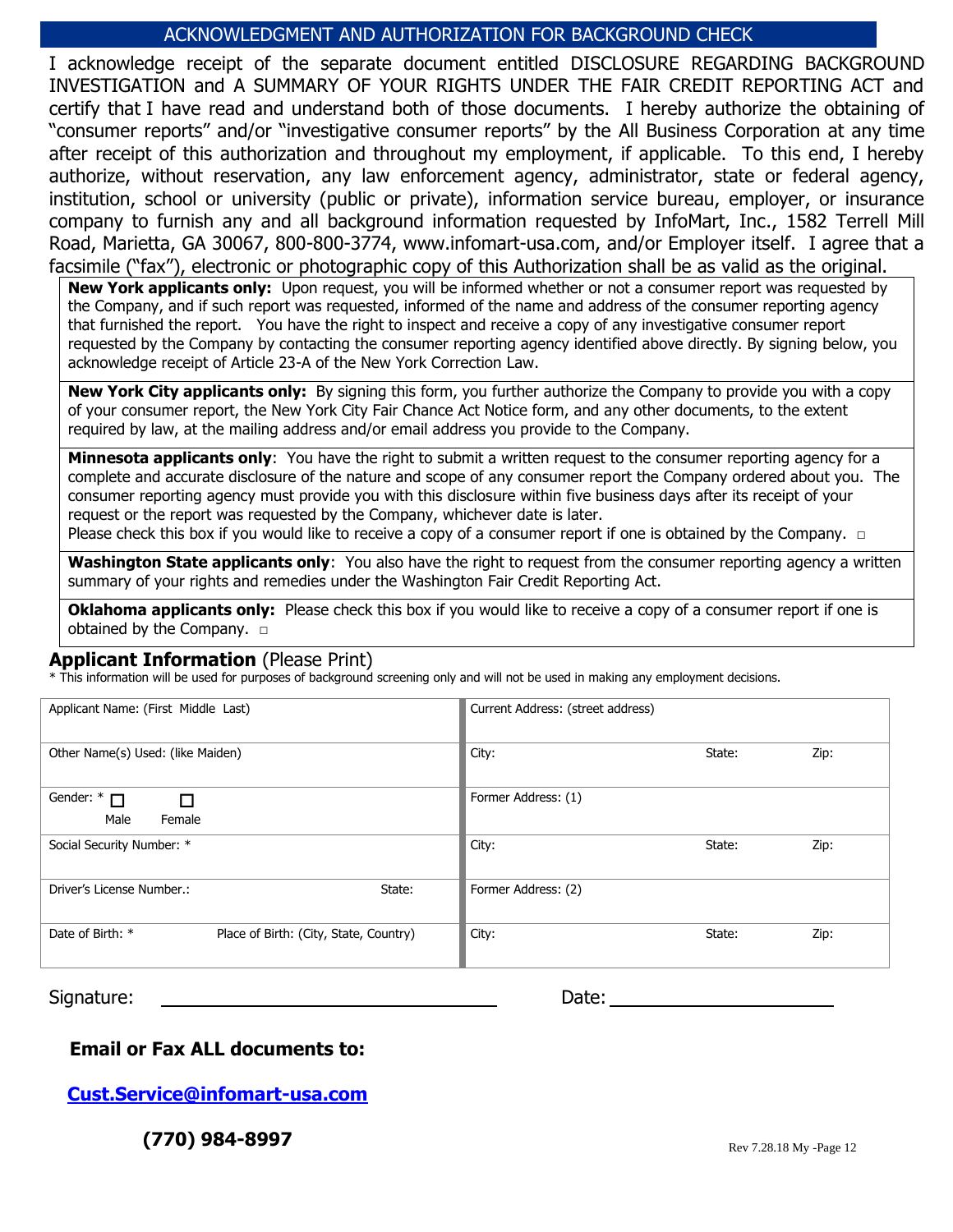## DISCLOSURE REGARDING BACKGROUND INVESTIGATION

| Applicant Name: (First Middle Last) | Account Number: 010-109019 |
|-------------------------------------|----------------------------|
|                                     |                            |

All Business Corporation may obtain information about you from a third-party consumer reporting agency for employment purposes. Thus, you may be the subject of a "consumer report" which may include information about your character, general reputation, personal characteristics, and/or mode of living. These reports may contain information regarding your criminal history, social security verification, motor vehicle records ("driving records"), verification of your education or employment history, or other background checks.

These searches will be conducted by InfoMart, Inc., 1582 Terrell Mill Road, Marietta, GA 30067, 800-800- 3774, www.infomart-usa.com.

| Signature: | <b>1-t-1</b><br>Jale: I |
|------------|-------------------------|
|            |                         |

Print Name:

**Email or Fax ALL documents to:**

**Cust.Service@infomart-usa.com**

**(770) 984-8997**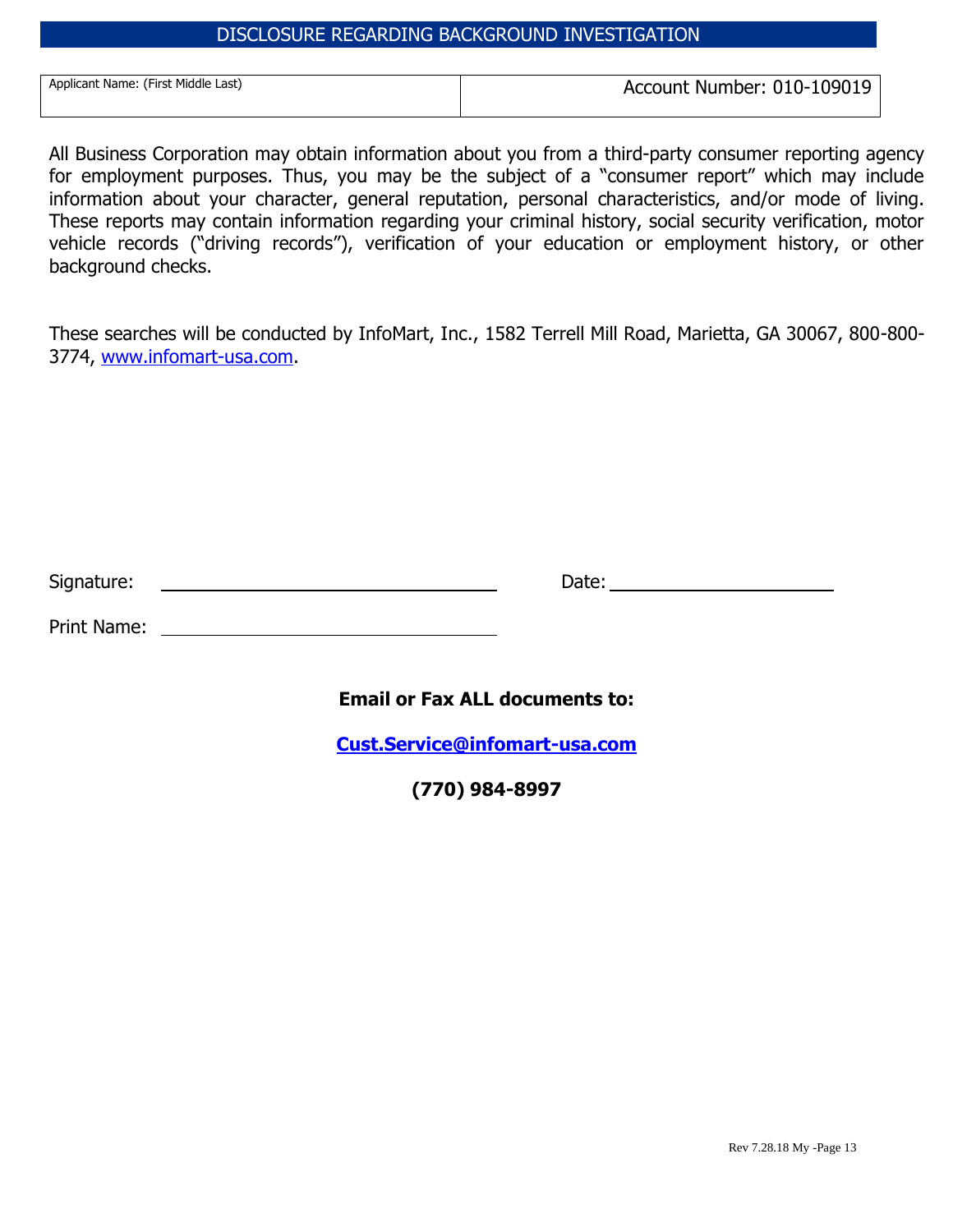### ACKNOWLEDGMENT AND AUTHORIZATION FOR BACKGROUND CHECK

I acknowledge receipt of the separate document entitled DISCLOSURE REGARDING BACKGROUND INVESTIGATION and A SUMMARY OF YOUR RIGHTS UNDER THE FAIR CREDIT REPORTING ACT and certify that I have read and understand both of those documents. I hereby authorize the obtaining of "consumer reports" and/or "investigative consumer reports" by the All Business Corporation at any time after receipt of this authorization and throughout my employment, if applicable. To this end, I hereby authorize, without reservation, any law enforcement agency, administrator, state or federal agency, institution, school or university (public or private), information service bureau, employer, or insurance company to furnish any and all background information requested by InfoMart, Inc., 1582 Terrell Mill Road, Marietta, GA 30067, 800-800-3774, www.infomart-usa.com, and/or Employer itself. I agree that a facsimile ("fax"), electronic or photographic copy of this Authorization shall be as valid as the original.

**New York applicants only:** Upon request, you will be informed whether or not a consumer report was requested by the Company, and if such report was requested, informed of the name and address of the consumer reporting agency that furnished the report. You have the right to inspect and receive a copy of any investigative consumer report requested by the Company by contacting the consumer reporting agency identified above directly. By signing below, you acknowledge receipt of Article 23-A of the New York Correction Law.

**New York City applicants only:** By signing this form, you further authorize the Company to provide you with a copy of your consumer report, the New York City Fair Chance Act Notice form, and any other documents, to the extent required by law, at the mailing address and/or email address you provide to the Company.

**Minnesota applicants only**: You have the right to submit a written request to the consumer reporting agency for a complete and accurate disclosure of the nature and scope of any consumer report the Company ordered about you. The consumer reporting agency must provide you with this disclosure within five business days after its receipt of your request or the report was requested by the Company, whichever date is later.

Please check this box if you would like to receive a copy of a consumer report if one is obtained by the Company.  $\Box$ 

Washington State applicants only: You also have the right to request from the consumer reporting agency a written summary of your rights and remedies under the Washington Fair Credit Reporting Act.

**Oklahoma applicants only:** Please check this box if you would like to receive a copy of a consumer report if one is obtained by the Company. □

### **Applicant Information** (Please Print)

\* This information will be used for purposes of background screening only and will not be used in making any employment decisions.

| Applicant Name: (First Middle Last)                        |       | Current Address: (street address) |        |      |
|------------------------------------------------------------|-------|-----------------------------------|--------|------|
| Other Name(s) Used: (like Maiden)                          | City: |                                   | State: | Zip: |
| Gender: $*$ $\Box$<br>Male<br>Female                       |       | Former Address: (1)               |        |      |
| Social Security Number: *                                  |       | City:                             | State: | Zip: |
| Driver's License Number.:<br>State:                        |       | Former Address: (2)               |        |      |
| Date of Birth: *<br>Place of Birth: (City, State, Country) | City: |                                   | State: | Zip: |

Signature: **Date:** Date: Date: **Date: Date: Date: Date: Date: Date: Date: Date: Date: Date: Date: Date: Date: Date: Date: Date: Date: Date: Date: Date: Date: Date:**  $\overline{D}$ 

## **Email or Fax ALL documents to:**

**Cust.Service@infomart-usa.com**